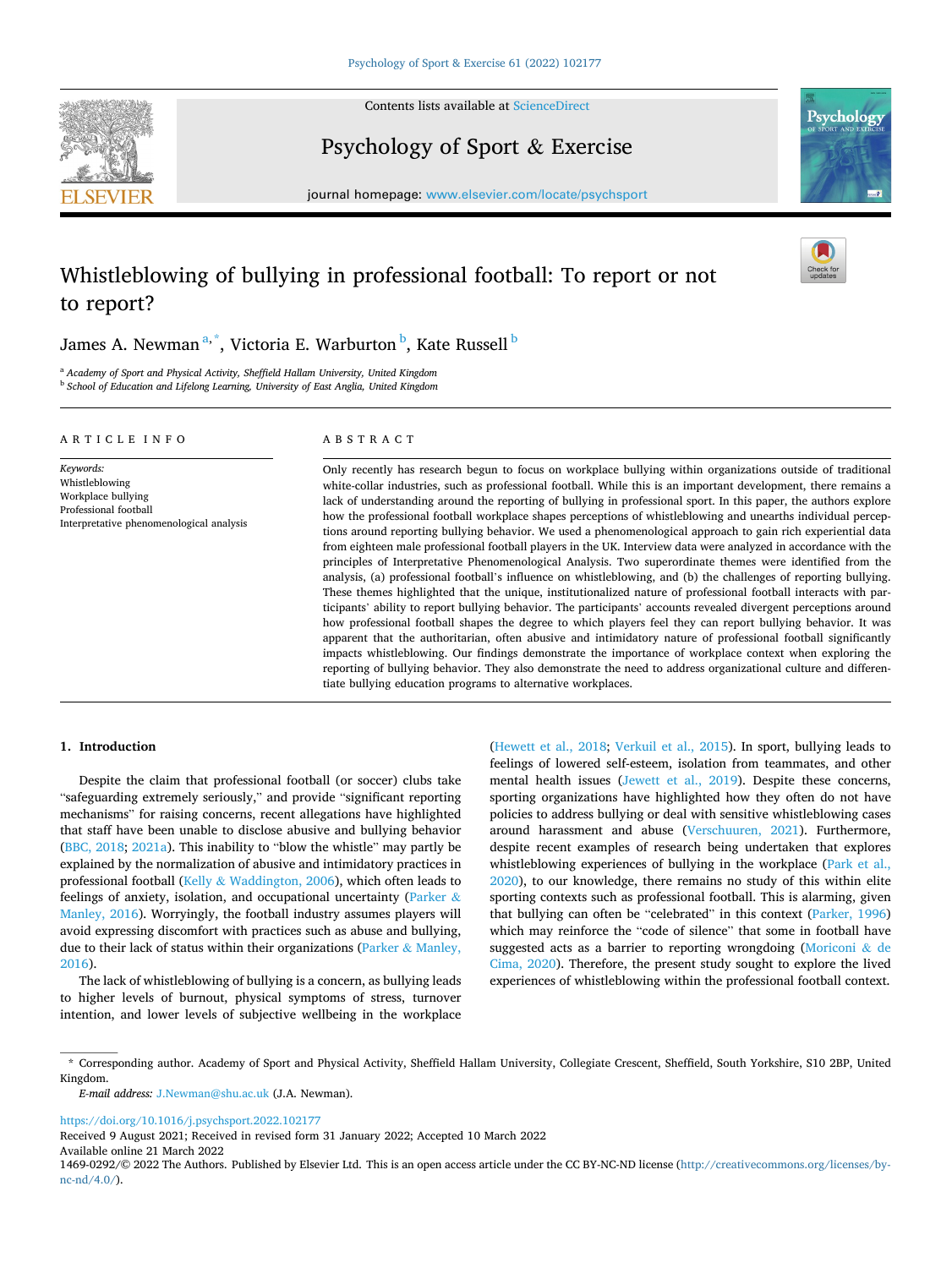# *1.1. Defining whistleblowing*

Whistleblowing is defined as "the disclosure by organization members (former or current) of illegal, immoral or illegitimate practices under the control of their employers, to persons or organizations who may be able to effect action" (Near & [Miceli, 1985](#page-9-0), p. 4). This definition can be further categorized into internal and external whistleblowing ([Verschuuren, 2020\)](#page-9-0). As [Verschuuren \(2020\)](#page-9-0) summarized, internal whistleblowing covers reporting through systems that have been formally instructed by the organization itself to manage these allegations, even if reporting is situated outside of the organization. Using professional football in the United Kingdom (UK) as an example, this could be through official channels such as the Professional Footballers' Association (PFA). External whistleblowing by contrast occurs through reports to parties that are not tasked by the organization concerned with managing these complaints, for example, the media [\(Verschuuren,](#page-9-0)  [2020\)](#page-9-0). To date, while some sporting organizations have set up internal whistleblowing reporting procedures to safeguard their participants, others have not [\(Verschuuren, 2021\)](#page-9-0). Furthermore, disclosures made by athletes to these systems are problematic when allegations revolve around institutional corruption, harassment, and abuse [\(Verschuuren,](#page-9-0)  [2020\)](#page-9-0). For the whistleblower, internal whistleblowing poses potential risks around ostracism, threats, and career damage [\(Miceli et al., 2008](#page-9-0)).

# *1.2. The drivers of whistleblowing*

While research on whistleblowing in sport is sparse (Erickson et al., [2017\)](#page-8-0), findings in organizational literature conceptualize a range of individual, contextual and organizational determinants of this behavior ([Verschuuren, 2020](#page-9-0)). On an individual level, reporting wrongdoing appears to revolve around aspects such as moral identity, organizational power and status, and organizational commitment or identification ([Alleyne, 2016](#page-8-0); Fieger & [Rice Bridget, 2018](#page-8-0); [Zhou et al., 2018](#page-9-0)). Those with stronger moral and ethical values, who hold greater status and power within an organization are more likely to whistleblow, although no single profile of a whistleblower exists ([Verschuuren, 2020](#page-9-0)). Though this profile does not exist, an individual's perceived status within the stratified hierarchy of power proposed by [Foucault \(1977\)](#page-8-0) may help understand potential whistleblowing in sport. [Foucault](#page-8-0)'s (1977) propositions on disciplinary power may be important here, as individuals may feel they have little power to speak out about culturally accepted wrongdoing within the wider culture of professional football. These propositions, coupled with the micro-political perspective in sport (Gibson & [Groom, 2018\)](#page-8-0) whereby individuals' central concern is with their professional self-interests (e.g., selection on the team), may also drive the degree to which individuals whistleblow in this context.

From a contextual standpoint, whistleblowing of negative behavior is more likely if the evidence is available for the observer, such as frequent, intentional, and noticeable acts of serious harm ([Chen](#page-8-0) & Lai, [2014;](#page-8-0) [Keil et al., 2018](#page-9-0); [Miceli et al., 2012\)](#page-9-0). In sport, this may make reporting wrongdoing problematic, as this type of evidence may not be available. Also, behaviors such as bullying, do not conform to established definitions of this concept in sport. For example, bullying in football has been found to result from "one-off" acts which do not necessarily carry an intent to harm ([Newman et al., 2021\)](#page-9-0). In contrast, Olewus' ([1993,](#page-9-0) p.8) much-cited definition of bullying highlights the repetitive, intentional nature of this "negative action which inflicts injury and discomfort on another." Thus the targeted view of bullying, in the workplace literature (e.g.,  $Spring$  et al., 2019), contradicts findings in sport where participants are unaware that their behavior is abusive ([Stirling, 2013](#page-9-0)). This raises questions about the degree to which bullying is noticeable. Even if sporting participants are aware of these negative practices, they are often bound by a "code of silence" where they suppress deviant, unethical behaviors for the "benefit" of their group or organization (Moriconi & [de Cima, 2020](#page-9-0)). This has been described as a form of intense organizational loyalty (Adler & [Adler, 1988](#page-8-0)). The result is that individuals may end up trading the morality of fairness (e.g., what is seen as right irrespective of the individuals in the situation) for the morality of loyalty, where they avoid whistleblowing to safeguard individuals or their sporting group [\(Erickson et al., 2019](#page-8-0)).

Organizational variables relate to whether a whistleblower perceives an ethical climate or culture, and the subjective norms around the social pressure to engage in whistleblowing [\(Verschuuren, 2020](#page-9-0)). For example, an organizational culture supporting and protecting potential whistleblowers encourages whistleblowing intention and behavior ([Alinaghian et al., 2018](#page-8-0); Cho & [Song, 2015\)](#page-8-0). In other workplaces, individuals may receive greater bullying resulting from whistleblowing ([Park et al., 2020\)](#page-9-0). Initial findings in sport appear to corroborate this finding, as whistleblowing schemes often do not protect whistleblowers and instead leave them vulnerable to greater harassment [\(Verschuuren,](#page-9-0)  [2021\)](#page-9-0). This effect may be exacerbated in the potentially volatile context of professional football, where players are already expected to "put up" with excessive banter and derogation [\(Parker, 2006](#page-9-0)), meaning they may be even less likely to report their concerns for fear of retribution.

# *1.3. Reporting welfare concerns in sport*

To date research in sport has tended to focus on how whistleblowing is reported, the consequences and emotions of reporting, as well as the cultural barriers against this behavior ([Erickson et al., 2017](#page-8-0); [Erickson](#page-8-0)  [et al., 2019;](#page-8-0) Moriconi & [de Cima, 2020](#page-9-0)). While these sources provide an important contribution to whistleblowing research in sport, they have tended to focus on areas such as doping, match-fixing, and corruption, rather than abusive and bullying behaviors. This is an important limitation given issues have recently been highlighted within reporting systems for safeguarding concerns relating to abuse (Kerr & [Stirling,](#page-9-0)  [2019\)](#page-9-0). Despite interventions in the form of online manuals and educational programs to prevent maltreatment of athletes (Kerr & [Kerr, 2020\)](#page-9-0) and a global strategy to safeguard children against abuse in sport, policies can be seen as reactionary and tokenistic in their response to safeguarding (Rhind & [Owusu-Sekyere, 2020](#page-9-0)). This mirrors findings in professional football, where even with the introduction of Education and Welfare officers ([Brackenridge et al., 2004\)](#page-8-0), players still do not engage with safeguarding programs (Parker & [Manley, 2016\)](#page-9-0). Here, safeguarding programs may highlight a paradox where the risks a whistleblower might face are highlighted to the players in situ [\(Verschuuren,](#page-9-0)  [2020\)](#page-9-0). This challenges the view that education around whistleblowing promotes a rise in reporting of wrongdoing [\(Caillier, 2017](#page-8-0)). The risks individuals face may be even more pertinent to team sports where initial findings suggest participants face a moral dilemma, compared to individual athletes, around reporting teammates and are more likely to adhere to a code of silence to protect them ([Whitaker et al., 2014\)](#page-9-0).

In summary, research has tended not to focus on whistleblowing as a contextually and socially bound behavior [\(Verschuuren, 2020\)](#page-9-0). To this end, men's professional football appears to be an ideal context to explore experiences of whistleblowing of behaviors such as abuse and bullying. Football's legitimization of abusive behaviors (Kelly & [Waddington,](#page-9-0)  [2006\)](#page-9-0), as well as its inherent power differentials around bullying ([Newman et al., 2021\)](#page-9-0), may create vastly different experiences of whistleblowing depending on where individuals fit within their club's hierarchy. Furthermore, the sense for footballers that they need to align their values to their club for the sake of the collective organization (Parker & [Manley, 2016\)](#page-9-0), raises questions around the degree to which whistleblowing is possible in this context.

Therefore, the present study answered an important call to explore whistleblowing in climates where power differentials exist and where the perception of support (or not) within an individual's organization shapes reporting ([Verschuuren, 2020\)](#page-9-0). Specifically, our study aimed to explore professional footballers' individual lived experiences and perceptions of whistleblowing of bullying, within the professional football context. Through utilizing Interpretative Phenomenological Analysis (IPA) our study unearthed the individually nuanced (J. A. [Smith et al.,](#page-9-0)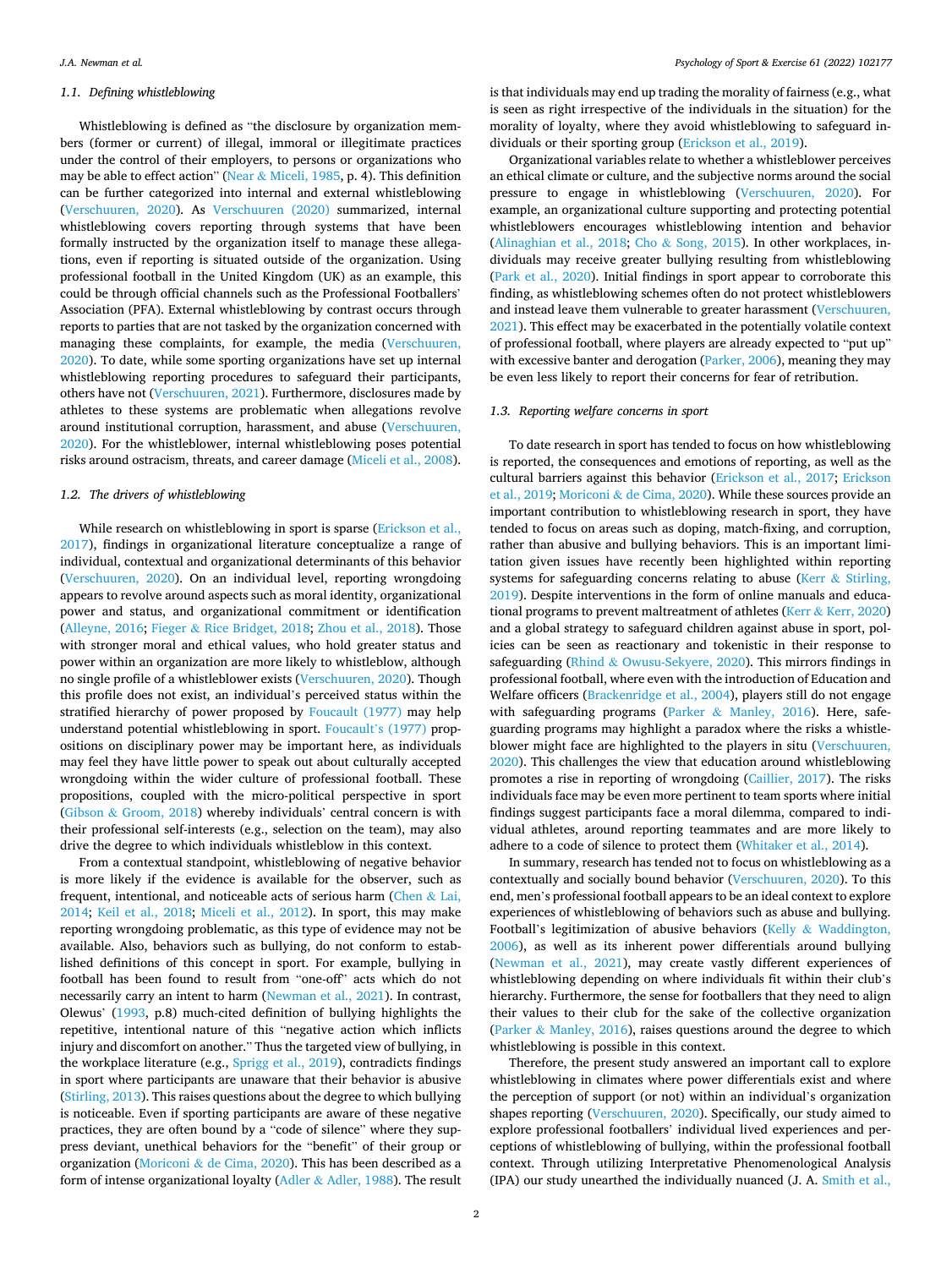<span id="page-2-0"></span>[2017\)](#page-9-0) nature of professional footballers' lived experiences of whistleblowing. The focus on perceptions of whistleblowing also aligned with IPA's appropriateness for identifying how individuals view situations they encounter ([Reis et al., 2021](#page-9-0)). Furthermore, as whistleblowing is individually and contextually determined [\(Verschuuren, 2020\)](#page-9-0), IPA was seen as the ideal approach to explore this behavior. IPA prioritizes how the researcher and participant make sense of the interdependent relationship between the person (e.g., the footballer as a potential whistleblower) and their world (e.g., the context of professional football) (J. A. [Smith et al., 2009\)](#page-9-0). This was relevant to the current study as footballers may perceive a vastly different status around their ability to report wrongdoing due to the inherent power differentials within professional football [\(Newman et al., 2021](#page-9-0)).

# **2. Method**

This study was part of a larger research project which explored bullying within professional football.<sup>1</sup>

# *2.1. Interpretative Phenomenological Analysis (IPA)*

The study was guided by the principles of IPA, which was ideal for addressing concerns that experiences within the professional football workplace are varied (J. A. [Smith, 2016\)](#page-9-0). Whistleblowing experiences are dependent on perception and context-bound ([Verschuuren, 2020](#page-9-0)), making IPA ideally placed to address participants' subjective experiences of reporting abuse and bullying ([Shinebourne, 2011\)](#page-9-0). Through unearthing whistleblowing experiences specifically within professional football, the present study maintained the "contextualist" position of IPA ([Larkin et al., 2006](#page-9-0)), whilst a broadly social constructionist stance was adopted ([Shinebourne, 2011](#page-9-0)). The present study was consistent with IPA endorsing social constructionism's claim around the centrality of sociocultural and historical processes in how individuals experience and understand their lives (Eatough  $\&$  [Smith, 2008](#page-8-0)). For example, it was important to explore how experiences and understanding of whistleblowing were shaped by the expectations of the professional football context. Moreover, the present study echoed the agreement between IPA and social constructionism that understanding the language used by footballers was important to this enterprise (Eatough  $&$  [Smith, 2008](#page-8-0)). Finally, utilizing IPA offered a detailed examination of each participant's lifeworld, which was crucial for understanding their lived experience of whistleblowing, rather than being limited to objective measurements of it (J.A. Smith & [Osborn, 2006\)](#page-9-0). This idiographic commitment unearthed convergent and divergent features of participants' whistleblowing experiences, within and across accounts ([Brown](#page-8-0)  [et al., 2018\)](#page-8-0) providing rich meaning to their data.

### *2.2. Participants and procedure*

Consistent with IPA guidelines a purposive sample (J. A. [Smith,](#page-9-0)   $2016$ ) of 18 male professionally contracted footballers ( $M = 19.83$ ,  $SD =$ 2.96, range  $= 18-31$  years) from three English professional football clubs were recruited (see Table 1). Clubs were in the English Premier League or English Championships divisions at data collection. This study was contextualized to men's professional football as abusive and intimidatory practices have been specifically reported in this environment ([BBC, 2018](#page-8-0); [2021a\)](#page-8-0). In keeping with recent research in workplace bullying (e.g. [Sprigg et al., 2019](#page-9-0)), there was no requirement for players to have been a whistleblower, but they needed to be sufficiently

**Table 1** 

|  | Participant ages and years of experience as a professional football player. |
|--|-----------------------------------------------------------------------------|
|  |                                                                             |

| Participant | Age | Years as a professional | Club | Division of club |
|-------------|-----|-------------------------|------|------------------|
| James       | 31  | 14                      | A    | Championship     |
| Oli         | 21  | 6                       | A    | Championship     |
| George      | 20  | 3                       | A    | Championship     |
| Charlie     | 19  | 4                       | B    | Championship     |
| Alfie       | 19  | $\overline{2}$          | B    | Championship     |
| Ricky       | 19  | $\overline{2}$          | B    | Championship     |
| Peter       | 19  | $\overline{2}$          | B    | Championship     |
| Jamal       | 19  | 9                       | B    | Championship     |
| Paul        | 18  | 4                       | C.   | Premier League   |
| Ed          | 18  | 7                       | C    | Premier League   |
| Dave        | 18  | $\overline{2}$          | C    | Premier League   |
| Grant       | 20  | 5                       | C    | Premier League   |
| Mickey      | 20  | 3                       | C    | Premier League   |
| Greg        | 20  | 3                       | B    | Championship     |
| Lenny       | 18  | $\overline{2}$          | B    | Championship     |
| Rob         | 19  | $\overline{2}$          | B    | Championship     |
| Kevin       | 21  | 3                       | B    | Championship     |
| Phil        | 18  | $\overline{2}$          | B    | Championship     |

experienced within this context to discuss their views of whistleblowing. The players had between 2 and 14 years of experience as professionals.

Following institutional ethical approval, gatekeepers were contacted at professional football clubs to seek permission to recruit players. Participants were then briefed and those who were willing to take part were given information sheets before providing their informed consent. Given the nature of the study, a semi-structured interview guide was utilized, which retained the phenomenological commitment to meaning-making (Eatough & [Smith, 2006](#page-8-0)). Questions were created in such a way that participants' experiences of whistleblowing could be explored "can you tell me about the degree to which you can report bullying in football?" Probing techniques were also utilized to better understand experiences of whistleblowing (e.g. "Can you tell me more about that?") so researchers could help the participant make sense of their account (J. A. Smith & [Osborn, 2006\)](#page-9-0). To authenticate the contextual focus of the study, interviews were conducted at the matchday stadium or training ground of the participant. Interviews lasted between 35 and 70 min (*MDuration*  $=$  44.11, *SD*  $=$  10.81). To maintain participant confidentiality, all names were replaced by pseudonyms.

# *2.3. Data analysis*

Data were analyzed in accordance with the idiographic commitment of IPA, whereby a detailed examination was undertaken for each case before data were compared cross-cases (J. A. [Smith et al., 2017](#page-9-0)). Throughout, the transcripts were analyzed for points of descriptive, linguistic, or conceptual note (J. A. [Smith et al., 2017](#page-9-0)). Stage one of the analysis involved familiarization with the accounts involving repeated listening to audio plus re-reading of transcripts while maintaining an open mind and exploratory attitude to the data (J. A. Smith & [Osborn,](#page-9-0)  [2006;](#page-9-0) J. A. [Smith et al., 2017](#page-9-0)). At this stage the focus was on exploring the experiential nature of whistleblowing, the language used by the participants (e.g., the negative view of "snitching"), and how these interpretations were contextualized (e.g., how "snitching" or reporting might be seen in professional football). Stage two (see J. A. [Smith et al.,](#page-9-0)  [2017\)](#page-9-0) involved returning to the notes and transforming them to emergent, experiential themes (e.g., the institutionalized nature of football). Next, emergent themes were clustered into superordinate (e.g., professional football's influence on whistleblowing) and constituent subordinate themes (e.g., the unique, institutionalized nature of football). This was developed within and across cases, using the processes of abstraction and subsumption (J. A. [Smith et al., 2017\)](#page-9-0). Finally, once all transcripts were analyzed a master table of themes (see [Table 2\)](#page-3-0) was created which linked all participant accounts (J. A. Smith & [Osborn, 2006](#page-9-0)). Through identifying superordinate themes around whistleblowing in

 $1$  To date a previous research article focusing on conceptualising bullying in football has been published from this research project and a second paper has been accepted for publication at the time of writing. The data presented in the present study are unique from this previously published research as is the focus of this work.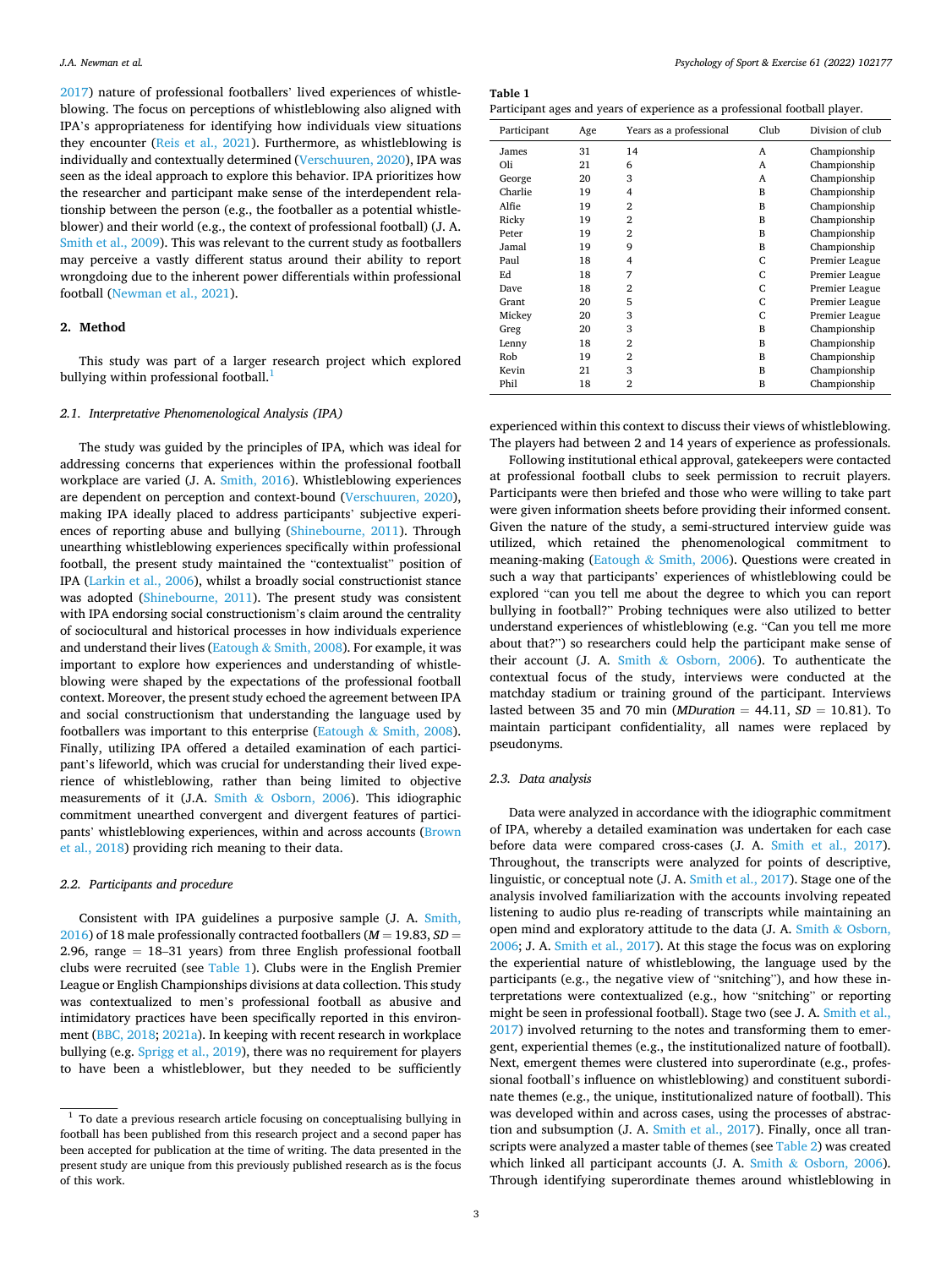<span id="page-3-0"></span>*J.A. Newman et al.* 

#### **Table 2**

Master table of themes in relation to whistleblowing of abuse and bullying.

| Superordinate themes                                   | Subordinate themes                                                                          |
|--------------------------------------------------------|---------------------------------------------------------------------------------------------|
| Professional football's influence on<br>whistleblowing | The unique, institutionalized nature of<br>football                                         |
| The challenges of reporting bullying                   | The efficacy in education and welfare<br>The ability to report<br>Witnessing and bystanding |

professional football, concerns were addressed for both convergences of views across accounts and divergence of views within individual accounts (J. A. [Smith et al., 2017\)](#page-9-0). Furthermore, this fulfilled the idiographic commitment of IPA [\(Brown et al., 2018\)](#page-8-0) by conveying individual perceptions of whistleblowing (the person), within professional football (the context).

# *2.4. Research quality and rigor*

Within the present study, the researchers adopted a relativist, rather than criteriologist position to maintain data trustworthiness (B. [Smith](#page-9-0)  $\&$ [McGannon, 2018](#page-9-0)). Although it is acknowledged that there is no pre-defined "checklist" of what constitutes good quality IPA research (J. A. [Smith, 2011](#page-9-0)), the present study followed the latest guidance for researchers to produce excellence in IPA papers [\(Nizza et al., 2021](#page-9-0)). First, a "compelling, unfolding narrative" was constructed [\(Nizza et al., 2021](#page-9-0)). In the present study, a story that conveyed a sense of progression was prioritized over a narrative, with carefully selected participant quotes and interpretation of these accounts in the discussion section. As subordinate themes were presented below the superordinate themes, the organization occurred at this level, creating a sense of coherence [\(Nizza](#page-9-0)  [et al., 2021](#page-9-0)). This was achieved as the themes of the unique, institutionalized nature of football and the efficacy in education and welfare linked to the overall narrative around professional football's influence on whistleblowing in an interconnected manner ([Nizza et al., 2021\)](#page-9-0).

Second, following [Nizza et al.](#page-9-0)'s (2021) guidance a "vigorous experiential account" was developed. Here the present study paid close attention to the experiential and existential significance of what the footballers were reporting by paying particular attention to their meaning-making. For example, in "the unique, institutionalized nature of football" theme, players discussed a normalization of workplace practices in football which would not be seen in other domains. Through strong data and interpretation ([Nizza et al., 2021\)](#page-9-0), it was possible to demonstrate that players may find bullying difficult to identify and report here.

Third, the present study engaged with a "close analytic reading of the participants' words" [\(Nizza et al., 2021\)](#page-9-0). To achieve this, quotes were not left to "speak for themselves" and instead were analyzed and interpreted to reveal the further meaning to the data. Using [Nizza et al.](#page-9-0)'s [\(2021\)](#page-9-0) recommendation features such as the choice of words and phrases were considered (e.g., "snitching") as well as the use of repetition and emphasis (e.g., Kevin's account within the lack of efficacy in education and welfare subordinate theme).

Last, convergence and divergence were attended to by illustrating similarities and differences across the participants ([Nizza et al., 2021](#page-9-0)). Specifically, a balance was struck between commonality and individuality, by generating superordinate themes across the participants such as the challenges of reporting bullying, whilst reflecting the idiosyncratic characteristics of the participants in their ability to report (J. A. [Smith et al., 2009\)](#page-9-0). Participants were quoted across the sample, allowing for "representation, prevalence, and variability within the analysis" [\(Nizza et al., 2021\)](#page-9-0).

football's influence on whistleblowing" including the subordinate themes of "the unique, institutionalized nature of football" and "the efficacy in education and welfare" and (b) "the challenges of reporting bullying" comprising the subordinate themes of "the ability to report" and "witnessing and bystanding." The themes hosted divergent perceptions around the degree to which the professional football workplace shaped whistleblowing and the extent to which players felt they could report bullying.

### *3.1. Professional Football's influence on whistleblowing*

A consistent theme was the influence the professional football context has on shaping whistleblowing behaviors. Players portrayed an environment perceived to be unique from other industries. More specifically, football was characterized as being laden with institutionalized practices which negatively shift the tolerance of banter, so it becomes more extreme and where bullying becomes accepted. In this sense, football can be viewed as a large social institution where disciplinary regimes are prevalent to the extent that players become subservient and normalize bullying as well as more severe forms of banter ([Foucault,](#page-8-0)  [1977;](#page-8-0) Jones & [Denison, 2016](#page-9-0)). This had implications for the degree to which players felt they could report wrongdoing. Subsequently, despite efforts to address education and welfare in this context, players held inconsistent views around the efficacy of these channels.

# *3.1.1. The unique, institutionalized nature of football*

Despite the variation in players' ages, experiences, and clubs (see [Table 1](#page-2-0)) they unanimously saw professional football as different from other workplaces. Seemingly, expectations regarding behavior are shaped by the encompassing tendencies of professional football as an institution [\(Goffman, 1961\)](#page-8-0). There is also a lack of standardized protocols to address bullying. Greg provided an initial sense of how the football workplace normalizes behaviors that might not be appropriate elsewhere, raising questions around how much players might report wrongdoing:

But the way we talk to each other on the football pitch probably wouldn't be right in another job, but we know that in the football environment it's just talking because they want the best for the team and each other to do well.

Greg's intimation that "it's just talking" as well as framing potentially inappropriate communication as wanting the best for each other, provided evidence for "situated learning" in professional football ([Parker, 2006](#page-9-0)) where players may have misguidedly learned that these behaviors are acceptable. Charlie reaffirmed that this unique cultural expectation is ingrained into professional footballers' experiences within this workplace environment by stating, "you have to get used to taking a bollocking, $^2$  and if you can't take a bollocking then  $\ldots$ " Players' seeming acceptance that potential abuse is inevitable (and necessary) in football, highlighted issues around what bullying is in the first place ([Newman et al, 2021](#page-9-0)). This acceptance would certainly raise questions around the extent to which they would go against the expectations of the sport to whistleblow.

The ritualistic nature of professional football, which places an expectation to go through initiation ceremonies, added weight to the sense that any form of reporting of bullying would lead to severe sanctions. Rob provided a vivid account of this:

An example could be like in the young kids, if you go into the first team you have to sing. If you go into an office or a workplace, if you make someone sing, you'd probably be sacked the next day, 'cos it's not right it's not appropriate to put someone in that situation. But in football, that's just part of the job, you have to do it … Or otherwise,

# **3. Results**

Participants highlighted two superordinate themes: (a) "professional

<sup>2</sup> A 'bollocking' is British slang for being reprimanded.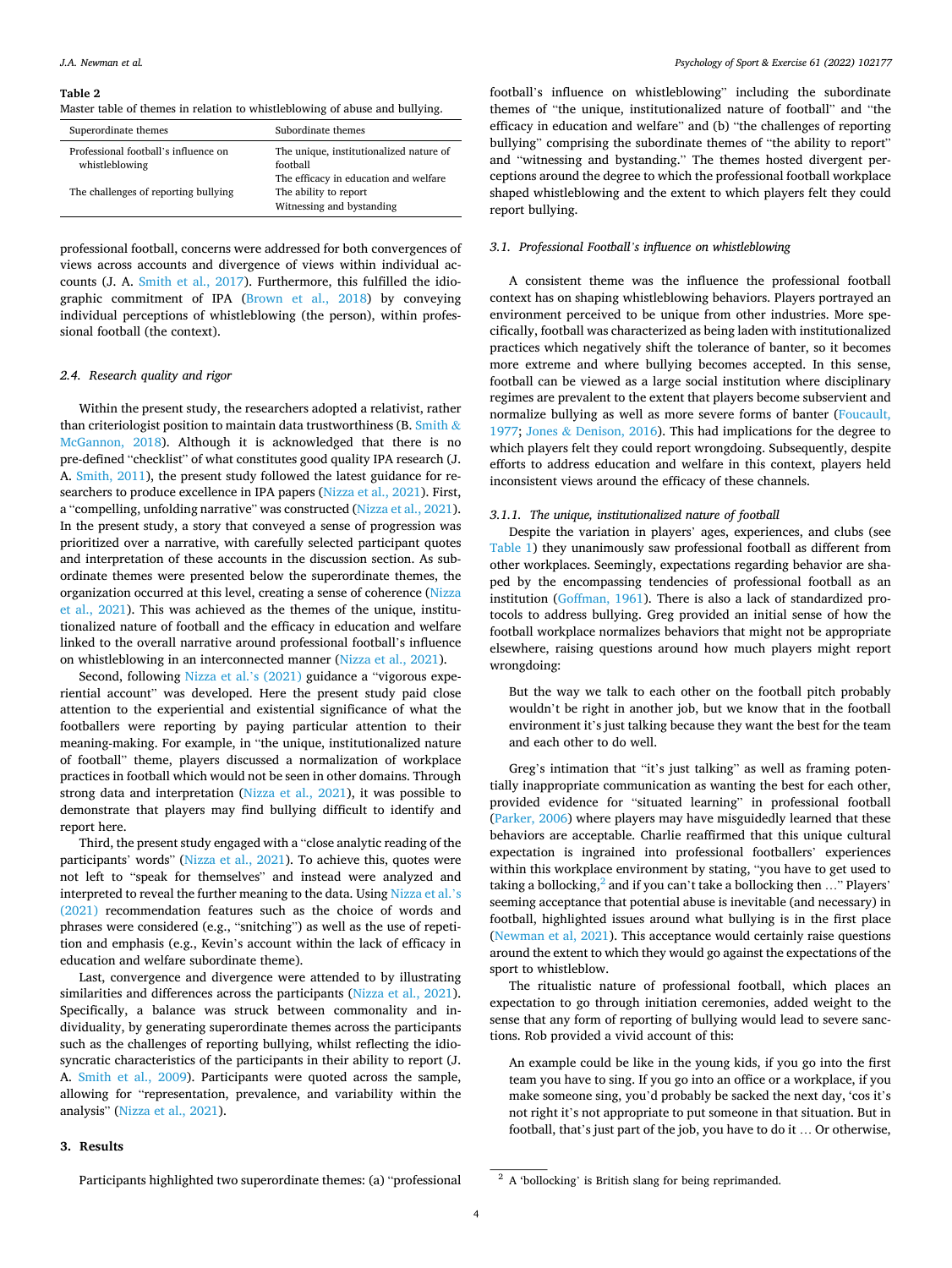I've heard stories where players are like "I'm not gonna sing" and the manager's said "well I'm not gonna play you then" and they've had to leave the club because they won't become part of the team.

Rob's account raised various issues. It demonstrated that any form of reporting would lead to potentially career-ending dismissal, reasserting a sense of potential fragility on behalf of the players. It also revealed the disciplinary power coaches and managers hold to prevent this reporting ([Foucault, 1977](#page-8-0)). Meanwhile, it maintained a thread across players' accounts that the situation is *different* in the football workplace compared to others. This implies a feeling of entrapment to football's demands or even a passive, perhaps willing, subservience that players and managers hold towards bullying.

The perception of a general lack of adherence to standard workplace conventions in professional football was evident from James:

(Bullying) would never go on in a workplace. Because … is it HR? Or there are things that can be done about it, if people are talking badly to you or you think you're being bullied in a workplace you can say something.

This account was damning of the lack of formalized workplace policies and practices available to players and the belief that support services do not exist. As such, professional football clubs appear to operate outside of the practices of appropriately functioning organizations with players feeling helpless to bullying behavior. James reaffirmed this view when discussing discriminatory bullying:

I talked about this PFA (Professional Footballers' Association) thing and there are all these words you can say about race, religion and all that you can't … you wouldn't … you'd never because you're not allowed to say anything like that outside, you'd get arrested.

Here despite the intervention of bodies such as the PFA, players feel that discriminatory bullying can go unreported in a way not permitted in other contexts. Interestingly, the use of the term "outside" drew potential parallels with prison-like conditions. The enclosed, segregated nature of professional football shapes the working lifeworlds of players ([Goffman, 1961;](#page-8-0) Parker & [Manley, 2016](#page-9-0)), leaving a sense of helplessness that shapes beliefs around the extent to which bullying occurs in other occupations.

# *3.1.2. The efficacy in education and welfare*

Despite notable attempts from professional football organizations to educate players, introduce codes of conduct, and boost player welfare (see Parker & [Manley, 2016](#page-9-0)) players held mixed views of these potential reporting channels. Some felt that the support on offer has been beneficial, yet others were less certain about the efficacy of the delivery of these approaches and were damning of them. Mickey outlined a positive view:

There's a lot more awareness of what you can and can't say, religions and races 'cos there are so many people from different countries, so you just have to be fair to different people. People do come in from the Premier League and give speeches and presentations on what is bullying, and what is banter, and what is racism and stuff like that.

From Mickey's perspective, it was clear effort has been put into considering player welfare and education about bullying and banter. Engagement from key stakeholders such as the Premier League was important in distributing safeguarding material to players. At 20 years old and with three years of experience as a professional, it may reflect that these programs have been efficacious for younger, less experienced players like Mickey. This was supported by the view of Dave who was of a very similar age and experience:

We've got a website xxx. You can go on and read and go and check. You can go and speak to the safeguarding officer, and she can give us leaflets … There are leaflets dotted about the classroom, signs everywhere about bullying.

While on the surface this was encouraging as Dave talked positively about the resources available to footballers which raised their awareness around bullying, other players were more dubious about the quality of the resources available to them. This potentially explains why codes of conduct may be limited in encouraging whistleblowing and that safeguarding strategies in UK sports do not effectively target those over the age of 18 (Moriconi & [de Cima, 2020; Rhind et al., 2015\)](#page-9-0). The apparent skepticism around the efficacy of the presentations delivered by the Premier League and other organizations reinforced this.

Phil discussed specific issues around the appropriateness and quality of the delivery:

Some are engaging, some aren't. I think you've gotta engage the group. If you don't engage the group, I don't think you'll benefit. The team won't benefit and you won't benefit, cos what you're trying to implement won't be implemented. So you've got to entice the group into your session and make them come out thinking. You want the session to be that memorable and some of them are. "Do you remember this da da da" a few months ago?

Taken on face value, Phil's view may be reflective of educational provision in professional football being viewed as survival management for those leading the sessions [\(Parker, 2000](#page-9-0)). Moreover, in saying "do you remember this da da da" a few months ago, Phil conveyed the mundanity of a professional footballer's world (Parker & [Manley, 2016](#page-9-0)), where educational provision lacks stimulation and impact in terms of benefiting the team. This may create a larger cultural problem within the sport in which belief in the value of the sessions is low and therefore not worthwhile.

A teammate of Phil's, Kevin delivered an even more damning assessment of potential inadequacies within the delivery of programs. For Kevin education programs promoted explicit and implicit messages around bullying:

(The PFA) give presentations and they'll be asking the whole team. What person is going to put their hand up to say something in front of the whole team? When subconsciously they're going to hold back because what I say everyone's gonna hear it and what reaction are they going to have? They're gonna have a reaction … Cos' football's a team environment, you need to do everything as a team.

This was interesting as, despite the similarity of players' ages and experience across this subordinate theme, they held markedly different views of the education programs available to them. Kevin revealed deeply ingrained cultural beliefs around remaining silent, where the presence of internal whistleblowing mechanisms adds to the reluctance and fear to speak out about inappropriate behavior. It is noteworthy to consider whether this represents a failure of wider organizations such as the PFA or is something more specific to players' clubs. Seemingly, the issue may be with the former based on Kevin's quote. Nonetheless, the views of Kevin and to a lesser extent Phil were markedly different from the earlier views of Mickey and Dave. The pairs of players were from different clubs (see [Table 1\)](#page-2-0), questioning the degree to which whistleblowing behavior may be encouraged or not depending on the organization. For some players, perceptions of whistleblowing may be grounded in their experience of socialization to their club's expectations around behavior, working practices, and the conformity to norms around disciplinary power [\(Foucault, 1977](#page-8-0)) within their organizations.

Kevin delivered a further indictment around the education and welfare on offer to players:

We could have a meeting this week, have a presentation this week, next week you don't remember anything we've talked about and next week nothing's changed. You just talk about things (racism) or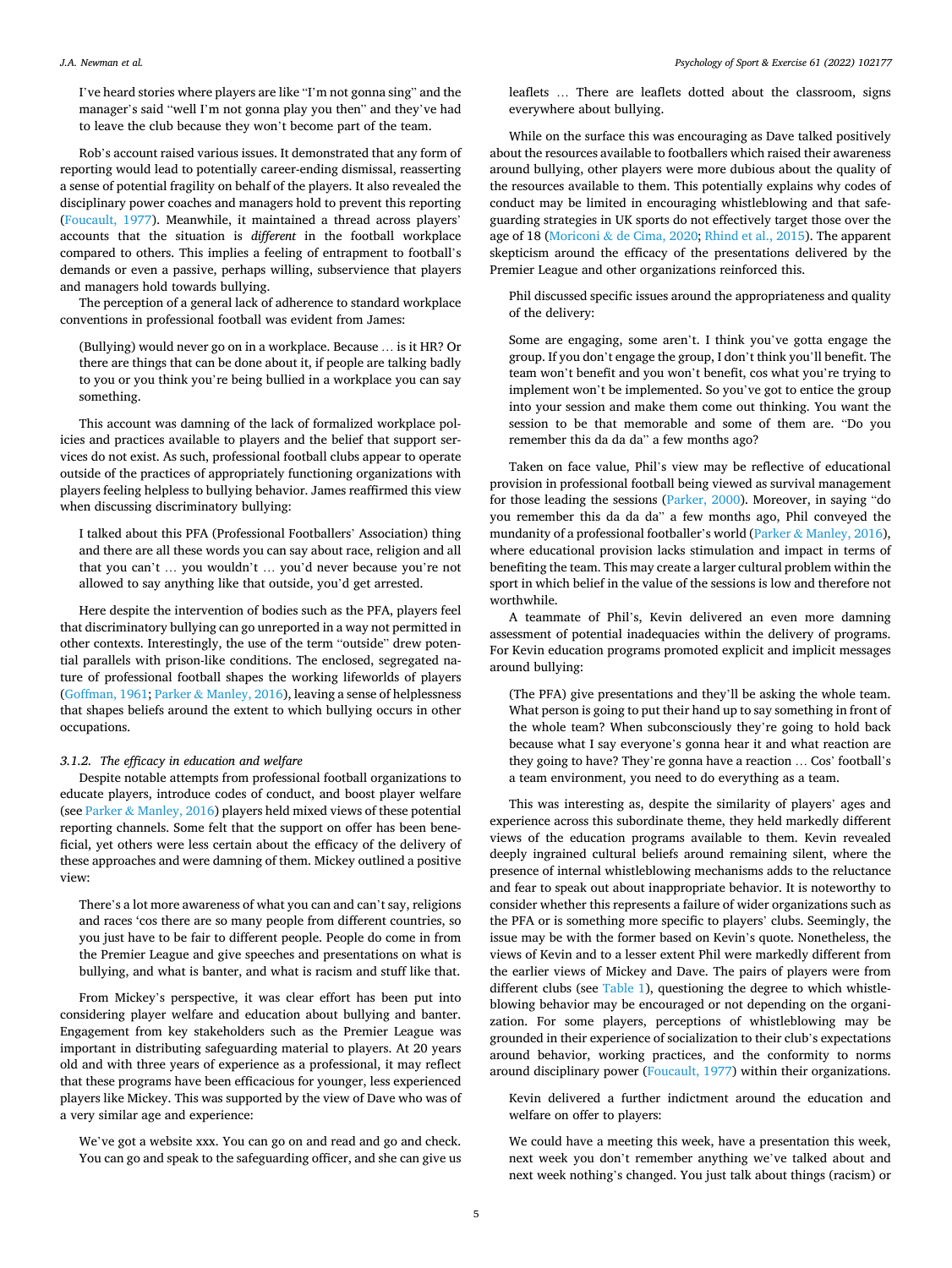### *J.A. Newman et al.*

raising awareness about something, but you'll have forgotten about it next week …

This assessment is worrying on a couple of levels. First, these programs do not maintain long-term engagement and behavioral change. Second, despite this education, it suggests bullying remains commonplace rather than being reported. The degree to which Kevin suggested that players return to normal, despite this awareness, suggested a deeply institutionalized prejudice that may be particular to his club. Alarmingly, this was reiterated with Kevin's overall assessment that:

There's nothing set up where if you are being bullied in football that there's no form of solution to it. It's more like it's in control of the people being bullied or the people doing the bullying … I think the club likes to think they employ people, not many people; they like to think they employ people to help with that kind of stuff. But a coach is not there to stop you from getting bullied.

This reflected a sense of abandonment on behalf of some players that there is nowhere to safely report bullying. It also suggests that despite professional football's attempts to address inappropriate behaviors, the welfare "people" Kevin referred to, are perceived to be a tokenistic, reactionary attempt to safeguard players. Kevin's assertion reaffirms the sense that both the potential to whistleblow in football, as well as bullying itself, is governed by disciplinary power ([Foucault, 1977](#page-8-0)). As coaches do not protect players from being bullied, it reinforces wrongdoing such that it becomes expected and rewarded, rather than prevented (Jones & [Denison, 2016](#page-9-0)). Moreover, from a Foucauldian perspective, professional football acts as a panopticon, where players appear to be coerced from speaking out, particularly as those responsible for maintaining discipline in coaches do not provide any support. This dangerously leaves the resolution of bullying to bullies and victims. However, given the range of views across cases within this theme, it was unclear whether this issue is particular to certain clubs such as Kevin's or is more of an issue for the wider professional football context.

# *3.2. The challenges of reporting bullying*

This theme provided a genuine depth of convergence and divergence in participants' accounts. Significant tensions were reflected across and within participants around whether the bullying act can be reported. It also highlighted potential outcomes for the whistleblower and the contextual influences which may act as a barrier to reporting.

# *3.2.1. The ability to report*

Kevin was a powerful voice in the discussion around whistleblowing. He drew on a seemingly culturally accepted view of "banter" to illustrate how for some, reporting wrongdoing in football is regarded as forbidden:

You'd never go and tell someone or go and complain to the coach about someone getting banter. I've seen people getting banter to the point where I feel sorry for them and they still won't go and say anything just because of the football culture you won't, you can't, it's a really hard thing … because you're selling out your teammates in a way. You can't it's meant to be a team thing and in the same way, you can't sell them out. You can't get them in trouble when really, you're meant to be able to take it, so you've got to find a way to combat it without going to the coach. If you speak to most lads, they won't think of going to the coach to deal with banter or tell him or anyone at home.

The unease in Kevin's account where he recounts "you won't, you can't, it's a really hard thing" illuminates a sense of imprisonment for victims of bullying and shows how some players believed reporting behavior akin to this is a "no-go" area. Kevin's experiences reinforced a sense of entrapment within the enclosed world [\(Goffman, 1961\)](#page-8-0) of professional football. This shapes a collective identity where players cannot show weakness and must accept banter, regardless of their feelings. Thus banter acts as a form of "discipline" which reinforces both expected and accepted behaviors around conforming to a particular identity as a professional footballer (Jones & [Denison, 2016\)](#page-9-0). Equally, reporting a teammate is seen as treachery and contrary to the team dynamic, as supported by Ed:

'Cos you're a team and you're with each other every day. Cos you're with each other, relying on each other. So, if someone's getting bullied, even though it shouldn't happen and they go and tell someone, they might see it as someone going against the group and stuff like that and feel like they shouldn't be part of their team.

For Ed, breaking from the group and reporting bullying would leave the player disowned from their team with surveillance acting as a mechanism for disciplinary power ([Foucault, 1977\)](#page-8-0). As [Foucault \(1977\)](#page-8-0)  described whistleblowing would represent a departure from correct or accepted behaviors. In football the result of this is that players are punished through ostracism from the group. This ultimately acts as a subtle form of "discipline," which prevents each other from speaking out. Charlie concurred:

If a coach stepped in to defend a player who is being bullied or bantered maybe. I think that could make the situation worse … …'Cos the person who's doing the bullying or banter could stick on them saying "why's the manager sticking up for you?" It's like [he is] his pet of whatever.

Language such as "snitching" used by players such as Kevin and Dave supported an underlying perception that reporting bullying would leave the whistleblower as an outcast. This acts as another form of punishment with the player receiving further bullying for breaking from the group's order. These dominant cultural beliefs which players passively or actively accept, strip individuals of the ability to report. This is to avoid further bullying because of whistleblowing ([Park et al., 2020](#page-9-0)).

On a wider and perhaps even more alarming level, players illustrated that despite knowledge of different potential supporting organizations, reporting bullying to these would be avoided at all costs:

We have the PFA don't we and you have a phone number you can ring but how many people have the balls to admit they're being bullied because if that ever got out, you'd get bullied even more. (James)

Do you know like even if you were to ring up the PFA to say someone's bullying me, you wouldn't actually get someone to come in and do something about it cos we're all men? People laugh and all that and (would) be like 'he's not being bullied.' You know what people are like 'we're only having a laugh; we're just having banter'. That's when people sweep it under the carpet, they try and hide it under the banter carpet. (Kevin)

Kevin provided one of the most disturbing quotes within all the participants' accounts, as it highlighted a potentially systemic, organizational failure across professional football to support victims of bullying and instead to conceal this behavior under the guise of banter. Our participants viewed organizations responsible for players' welfare and education, such as the PFA, as complicit in the bullying process. As such this reflects what [Ahern \(2018\)](#page-8-0) articulates as an institutional betrayal of victims. In addition, at the individual level the image of victims being laughed at reinforced a highly degrading feeling for them. Pertinently James' reference to having the "balls to admit" being bullied demonstrates the high stakes risks around reporting in football. Despite their differences in terms of age and experience, Kevin and James (see [Table 1\)](#page-2-0) reaffirmed the secluded environment of football leaves them with the feeling that reporting these behaviors is futile.

It should be noted though that this was not the case throughout participants' accounts. Elsewhere, Ed and Dave highlighted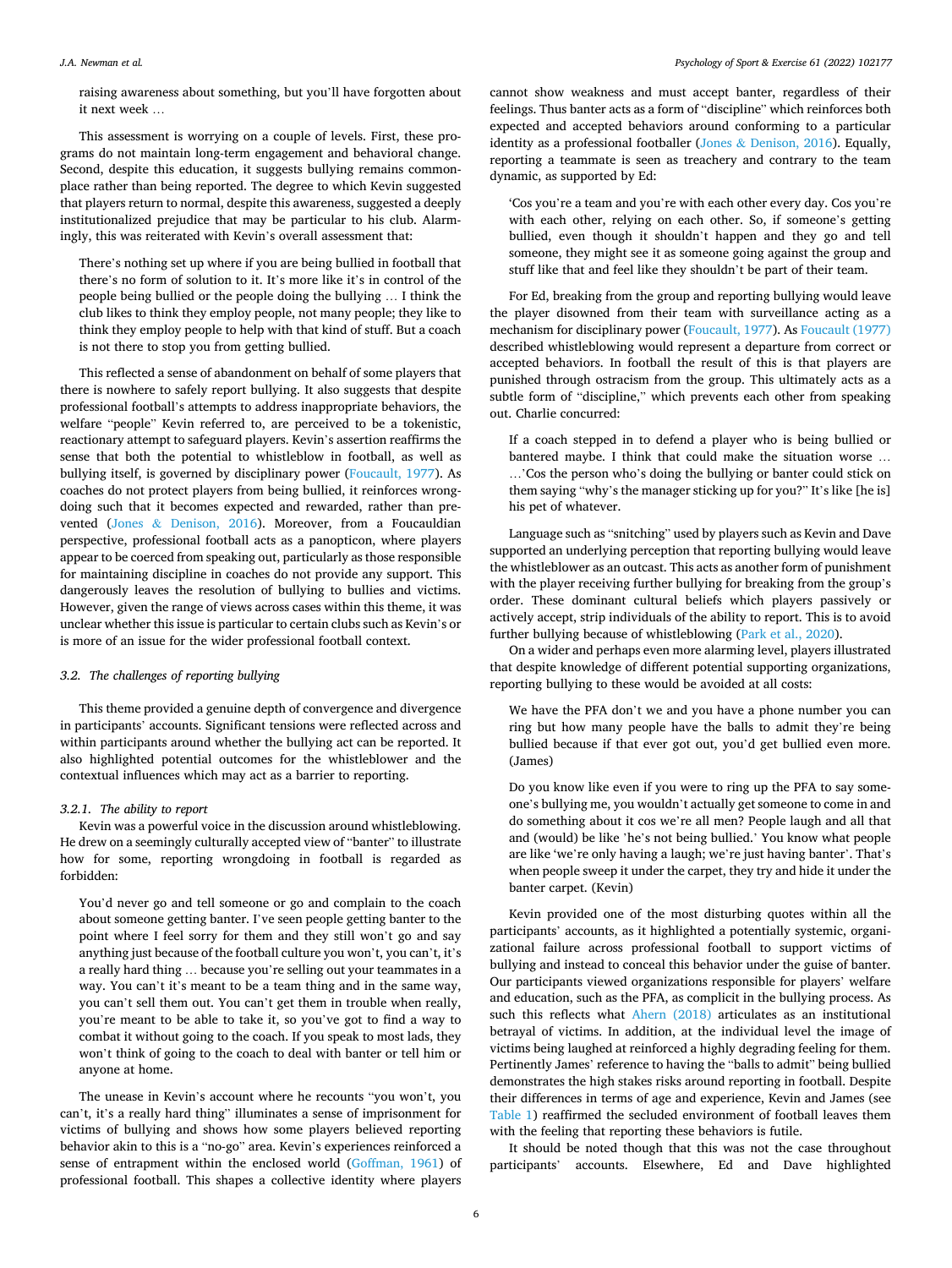contradictory views to other cases (as well as their own within this theme) which suggested that you cannot go against the team:

The coaches do come and have a lot of talks with us and say obviously there should be no bullying but if you do have a problem, come talk to us or the head of welfare and stuff like that. (Ed)

Obviously, it's not a nice thing. It needs to be stopped … but that's why it's a safe environment and you can go and speak to someone. (You can go to) the safeguarding officer and say I'm not comfortable. (Dave)

These views offer more encouragement in that reporting channels are available for the players and that some individuals feel a greater ability to report. Nonetheless, the views only express a potential to report from individuals who claimed reporting would be challenging elsewhere in their accounts. This creates doubt around the ability to speak out. Moreover, these accounts were only indicative of players at one club (see [Table 1](#page-2-0)). While this was encouraging for this club, it suggests there may be issues with reporting in other organizations and professional football more broadly.

# *3.2.2. Witnessing and bystanding*

Although most participants framed whistleblowing from the context of challenges and potential outcomes for the victim of bullying, it is important to note that some players also addressed the potential challenges for witnesses and bystanders. In some cases, as James alluded to: "even if you feel sorry for people it's hard because if you are seen to be sticking up for them, then you're in danger of getting the brunt of it as well." Thus, whistleblowers are at the risk of ending up as victims of bullying themselves for speaking out, reinforcing a code of silence (Moriconi & [de Cima, 2020](#page-9-0)) in professional football.

Some did, however, suggest wrongdoing could be reported with other players acting as intermediaries to help resolve the situation. Alfie promoted a more positive view of surveillance as an enactment of disciplinary power ([Foucault, 1977\)](#page-8-0):

I think in our changing room we've got a lot of bonding from the younger lads and older lads, so I think if there was a problem, they'd say to me or one of the older lads. I think it would be resolved.

One potential explanation for this contrasting opinion may be that this is a result of individual differences around reporting. Alternatively, Alfie's and James' views may reflect differences in their experiences in the operation of power differentials at their clubs, which shape the ability to speak out within a team. Alfie's teammate Phil concurred with this more positive view of disciplinary power ([Foucault, 1977\)](#page-8-0), where whistleblowing was possible and the responsibility of the whole team, not just the victim of the behavior.

Because as a team you need to know when it's all banter and then you need to understand when someone's fully overstepped the mark. 'Cos then as a team if you understand what boundaries … you can push and what you can't, and you can all clamp it out together it's much better, well it's much easier, 'cos you can't let one person get away with it.

Players like Phil may feel an obligation to avoid organizational bystanding and instead engage with the process of altruistic bystanding, acting from a compassionate subjective state, to prevent harm to the victim of bullying [\(Linstead, 2013\)](#page-9-0). This may be shaped by the moral atmosphere of specific clubs or is reflective of individual differences in moral values and personalities from club to club. Nonetheless, the framing of Phil's quote is potentially problematic as it infers that the players are left responsible for determining the appropriateness of behavior. This may only be effective if the players adopt higher-level moral reasoning and leave a lingering doubt about professional football's attempts to address bullying.

### **4. Discussion**

Our study aimed to explore professional footballers' individual lived experiences and perceptions of whistleblowing bullying, within a professional football context. Players revealed important findings around the influence professional football has on potential whistleblowing of bullying through its unique, largely institutionalized culture. Furthermore, players held inconsistent views around the efficacy of professional football's attempts to provide education and welfare to address bullying. Consistent with this, players identified convergent and divergent accounts around the challenges with reporting bullying, as well as some of the potentially severe outcomes of whistleblowing in the professional football context for victims, witnesses, and bystanders alike.

The present study extended previous research by providing empirical evidence for how individual, organizational and contextual factors ([Verschuuren, 2020](#page-9-0)) play a crucial role in the degree to which whistleblowing occurs in professional football. From a contextual stance, players largely discussed how the encompassing tendencies [\(Goffman,](#page-8-0)  [1961\)](#page-8-0) of professional football serve to legitimize behaviors that would be inappropriate in other industries and act as a barrier to potential whistleblowing. Professional football serves, to some degree, as a "total institution" where players follow both formal and informal rules such that any deviation from these (e.g., reporting wrongdoing) can be seen as a major infraction [\(Goffman, 1961\)](#page-8-0). Seemingly what is "legitimate" or "illegitimate" in professional football depends on who defines wrongdoing, meaning that behaviors that may be seen as deviant, are widely accepted in the culture of this sport ([Young, 2019\)](#page-9-0). This reflects potential overconformity to the sport ethic [\(Coakley, 2015\)](#page-8-0) in professional football, whereby tolerating deviant behaviors like bullying may be seen as a necessary part of team membership.

Furthermore, players' accounts reinforced the coercive power of managers and coaches (Anderson  $\&$  [White, 2017\)](#page-8-0) to punish those who offer an individual view that differs from the institutional perspective of these rules [\(Goffman, 1961](#page-8-0)). Grounded within [Foucault](#page-8-0)'s (1977) theoretical propositions, players feared disciplinary punishments such as being deselected from the team for those who may want to speak out around bullying during initiation ceremonies. This finding carries a potentially important implication for other workplaces which are characterized by initiation ceremonies. For example, although attempts have been made to address hazing behavior in contexts such as the military ([Keller et al., 2015](#page-9-0)), the current study highlights questions around the degree to which individuals can report wrongdoing in certain industries. There may still be a perception that whistleblowing leads to greater bullying ([Park et al., 2020\)](#page-9-0), especially when organizations like professional football remain underpinned by authoritarianism, subservience, and "rule-bound" behaviors (Parker & [Manley, 2016](#page-9-0)). Therefore, in industries such as professional sport, individuals appear to trade the morality of principle around reporting wrongdoing, for the morality of loyalty ([Erickson et al., 2019](#page-8-0)). The result is a level of commitment to their organization that goes beyond other occupations [\(Adler](#page-8-0) & Adler, [1988\)](#page-8-0) which may be problematic in creating a psychologically unsafe climate. Here whistleblowing wrongdoing may be viewed as a "risky" interpersonal behavior that receives a negative response from other team members ([Edmondson, 2004\)](#page-8-0).

The contextual and organizational influence of professional football on reporting bullying was also reflected in participants' views of education and welfare systems in place. Players at certain clubs talked favorably of the implementation of education and welfare at clubs to facilitate reporting wrongdoing. This was consistent with [Caillier](#page-8-0)'s [\(2017\)](#page-8-0) research demonstrating positive associations between whistleblowing education and reporting. For some in the present study, football clubs are seen to be keen to address wrongdoing, and individuals feel supported in raising concerns about bullying. These players highlighted a preference for using internal whistleblowing mechanisms should they need to voice their concerns ([Caillier, 2017\)](#page-8-0).

Nonetheless, others were much less complimentary about their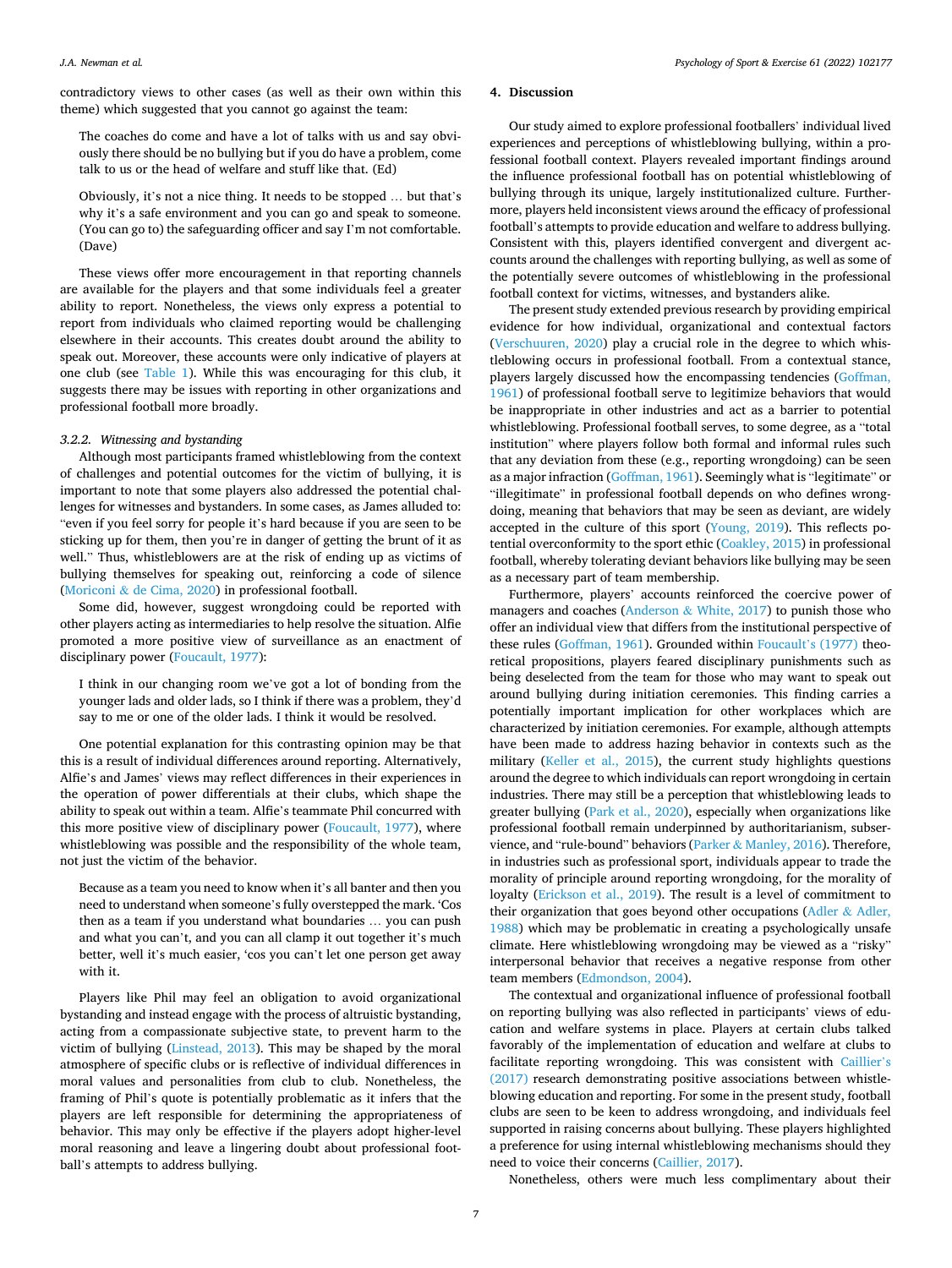clubs' ability to manage concerns, as well as the other internal whistleblowing mechanisms which professional football promotes. This adds important empirical evidence to claims that whistleblowing training programs may have a counterintuitive effect by highlighting the risks a whistleblower might face [\(Verschuuren, 2020\)](#page-9-0). There was a worrying trend in the data that professional football that organizations who are leading on players' welfare such as the PFA, indirectly perpetuate the issues of failing internal disciplinary systems and victim silencing ([Nite](#page-9-0)  & [Nauright, 2020\)](#page-9-0). Most graphically, players feared ridicule for reporting bullying, which reinforced the sense that reprisals are a taken-for-granted response to whistleblowing within sports organizations. This further represents the enactment of disciplinary power ([Foucault, 1977\)](#page-8-0), whereby players potentially surveil one another from the bottom up and preserve bullying as a mechanism to maintain the group's order in professional football. Furthermore, the apparent worthlessness of the education on offer highlighted by certain players demonstrates a potentially systemic failure of professional football to address concerns with educational provision ([Parker, 2000\)](#page-9-0). Thus, the present study challenges the view that whistleblowing education can help change whistleblowing culture in sport, by signaling that an organization values reporting wrongdoing and protects whistleblowers against retribution ([Erickson et al., 2019\)](#page-8-0). The present data reveal that until proper mechanisms are in place to protect whistleblowers, the process of raising awareness becomes delegitimized ([Moriconi](#page-9-0) & de [Cima, 2020](#page-9-0)).

Furthermore, it was evident from the players' accounts that organizational and contextual factors not only determine [\(Verschuuren, 2020\)](#page-9-0) but also interact to impact players' ability to report bullying. Professional football promotes a code of silence (Moriconi & [de Cima, 2020\)](#page-9-0) where an individual's need to demonstrate "intense loyalty" to their club (Adler & [Adler, 1988\)](#page-8-0) means whistleblowing of bullying remains more difficult than in other workplaces. Alarmingly, attempts to report wrongdoing increases the relationally abusive element of ostracism ([Newman et al., 2021](#page-9-0)), which underpins bullying in football. Through "situated learning" it appears players absorb informal rules within professional football ([Parker, 2006\)](#page-9-0), which in this case means they do not report bullying for fear that whistleblowing may affect their survival within this workplace. Once more this may reflect more broadly, workplaces that are similar to professional football such as the army and prisons (Parker & [Manley, 2016\)](#page-9-0).

It should be noted though that in occasional cases players contested this notion. Players appeared to provide evidence for the claim that an individual's perception of power (see [Verschuuren, 2020\)](#page-9-0) is a potentially important determinant of whistleblowing in sport. Given that characteristics such as age and experience appear not to drive this view within the present findings, alternative mechanisms may be in place. An individual's perception of power to report wrongdoing may instead be determined by their apprenticeship to the cultural norms of football when they are socialized as an academy player (Parker & [Manley, 2016](#page-9-0)). Furthermore, personality traits such as high extraversion and dominance and low agreeableness (Bjø[rkelo et al., 2010\)](#page-8-0) may fuel agency in reporting, as well as an individual's morality ([Zhou et al., 2018\)](#page-9-0), though further work is required to corroborate this in professional football. Nonetheless what was more apparent was that when clubs provide supportive conditions, the process of reporting is facilitated.

Although there appear to be some isolated signs of encouragement regarding the potential to whistleblow in professional football, the potential outcomes for the whistleblower as either the victim, witness, or bystander to bullying are central in preventing reporting of wrongdoing. In the present study, players gave a sense that a whistleblower would be dismissed by internal organizations which are set up to protect them such as the PFA. For some, the PFA was almost seen as part of a silent discreet mechanism of disciplinary power ([Foucault, 1977](#page-8-0)), which prevents rather than supports players to whistleblow wrongdoing. These findings may help explain why sporting participants are less likely to report their concerns to authorities connected to their sport, but rather

highlight the wrongdoing to another individual such as a coach ([Erick](#page-8-0)[son et al., 2017](#page-8-0)). Albeit potentially indirectly, these organizations such as the PFA appear to maintain the culture of victim silencing ([Nite](#page-9-0)  $\&$ [Nauright, 2020\)](#page-9-0), rather than leaving individuals with a strong sense that they will be protected. This potential failure represents institutional betrayal whereby footballers' expectations for safety and at work are violated [\(Ahern, 2018\)](#page-8-0), which may explain why some individuals are driven to the point of considering suicide [\(BBC, 2021b\)](#page-8-0).

The present findings also add to limited previous research (Richardson & [McGlynn, 2014\)](#page-9-0) which has explored the potential retaliation that may take place for whistleblowers in hypermasculine, highly competitive sporting environments. For many victims, witnesses, and bystanders of bullying in professional football, it is evident they go through a cost-benefit analysis (Richardson & [McGlynn, 2014\)](#page-9-0) where the risks of reporting are too great in terms of further bullying or threats to their position on the team. These beliefs appear to be exacerbated by the hypermasculine culture of professional football, where players determine that their "professional" identity and "will to win" needs to be displayed by conforming to these practices (Parker & [Manley, 2016](#page-9-0)). The tolerance players are expected to display to severe banter means that their need for closeness, intimacy and respect gets converted into a narrow form of group-oriented bonding based on competitive one-upmanship, self-destructive behaviors, and silent conformity to group norms [\(Messner, 2002](#page-9-0)). Furthermore, this adds to the sense that codes of silence (Moriconi & [de Cima, 2020\)](#page-9-0) become more entrenched in team sports, where the primacy of culture and hierarchy means that subordination is more likely and individuals may be less willing to speak out [\(Verschuuren, 2020\)](#page-9-0). On occasions, though this view was contested, offering some hope that altruistic bystanding is possible, which could address some of the negative impacts of organizational bystanding for both witnesses and victims ([Linstead, 2013\)](#page-9-0).

# *4.1. Practical implications*

The present study provided key practical implications concerning whistleblowing of bullying in professional football. First, within historically masculine, authoritarian industries such as professional football, education programs need to challenge the prevailing organizational culture which may be a barrier to reporting. Players' accounts suggest that many do not speak out for fear of going against implicit and explicit rules within this sporting workplace. To address this, interventions need to take place at the organizational level, including key stakeholders such as the PFA, boards of directors, managers and coaches, players, as well as sport psychologists. Sports psychologists especially can play a proactive role in facilitating these educational efforts (Fisher & [Dzikus, 2017\)](#page-8-0) to challenge the issues highlighted in the present study. Importantly these interventions need to reassure individuals that they will not be ridiculed for reporting wrongdoing such as bullying.

Second, professional football needs to raise the confidence in players of the quality of its educational and welfare provision. In the present study, players reflected a view that education programs are something which to survive and "get through" ([Parker, 2000](#page-9-0)). Future educational programs need to offer clearer guidance on how to whistleblow and its benefits [\(Erickson et al., 2019](#page-8-0)) but these need to be accompanied by proper mechanisms to protect whistleblowers to act on their complaints (Moriconi & [de Cima, 2020\)](#page-9-0). Organizations such as the PFA, need to provide clear evidence of how allegations are responded to and how bullies are addressed. Sport psychologists are potentially critical here in creating psychologically safe and respectful environments [\(Edmondson,](#page-8-0)  [2004;](#page-8-0) Fisher & [Dzikus, 2017\)](#page-8-0) which can address fears that players will be ridiculed for reporting wrongdoing.

Finally, the inconsistency in the players' accounts around their ability to whistleblow within their club, as well as the sense that it may be difficult to report concerns to outside organizations such as the PFA, suggests that education and welfare programs need to be tailored more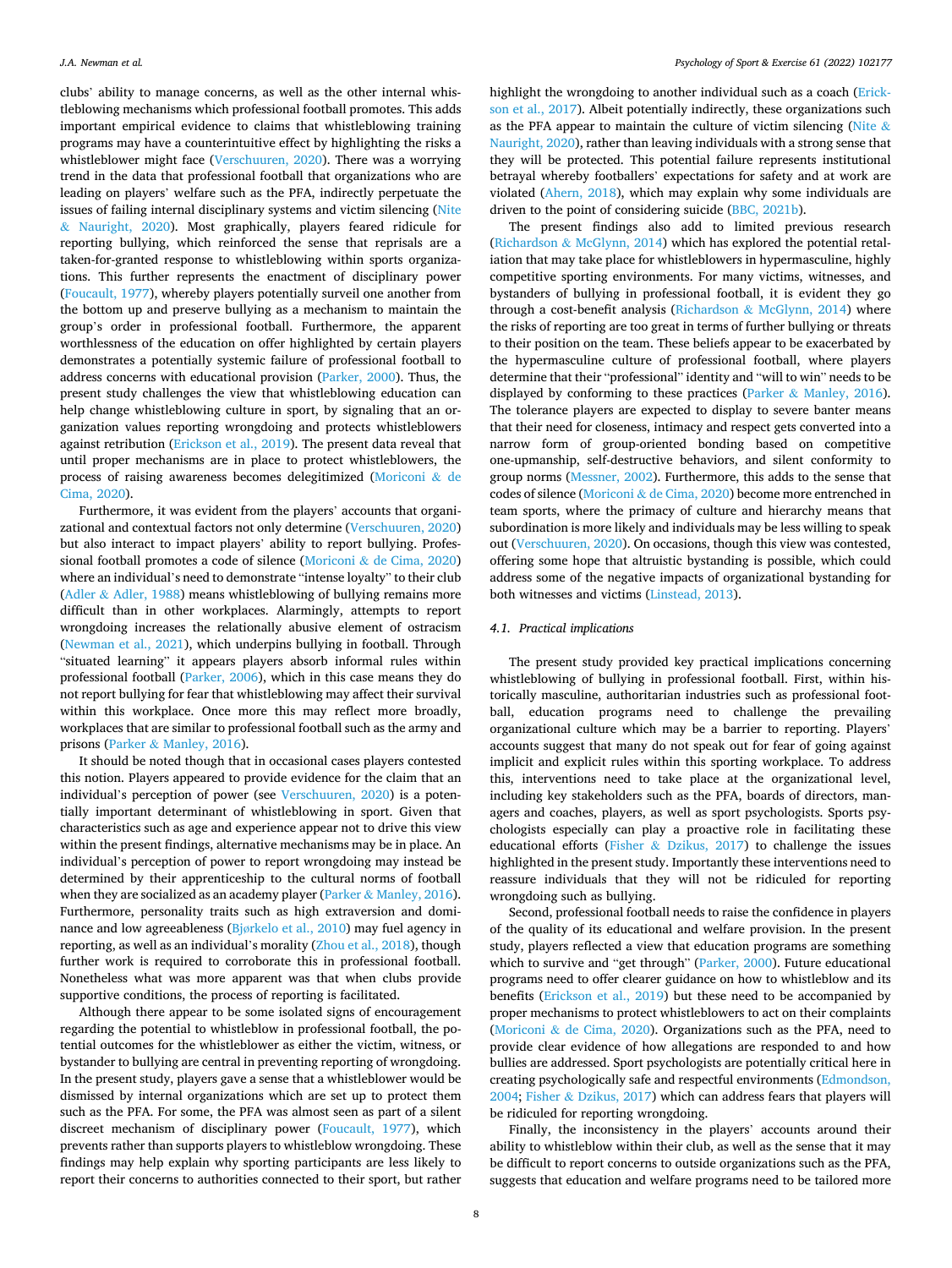<span id="page-8-0"></span>to the individual organization. From the participants' data, it further reflects that classroom education programs are too remote and not effective in professional football ([Higham et al., 2021\)](#page-9-0), resulting in players not having the courage to call the PFA to report their concerns. By involving coaches, players, and sports psychologists to co-construct education and welfare policies at a club level, it may better integrate empirical and experiential knowledge [\(Stone et al., 2020](#page-9-0)) to address bullying within their organization. In this regard, sports psychologists can assist in developing ethical guidelines, policies, and practices for their club (Fisher & Dzikus, 2017). This may raise the profile of bullying to coaches who can be seen to originate abusive behavior, whilst also regulating who can whistleblow in the first place (Kelly & Waddington, [2006; Verschuuren, 2020](#page-9-0)).

#### *4.2. Limitations and future research*

Common with recent research into safeguarding in sport [\(Rhind](#page-9-0)  $\&$ [Owusu-Sekyere, 2020](#page-9-0)), the present study may have been limited by the sensitive nature of the topic area and the degree to which participants may have been apprehensive about sharing their data. This effect may have been exacerbated, given the concerns highlighted by players about their careers and fear of ridicule for reporting bullying behavior in professional football. While these are notable concerns, significant efforts were made to build rapport within the interviews to reassure players through the process of gaining consent ([Rhind](#page-9-0) & [Owusu-Sekyere, 2020\)](#page-9-0) and to remind the players of the confidentiality of their data. Importantly, this study also addressed limitations highlighted by previous research [\(Newman et al., 2021\)](#page-9-0) by exploring the degree to which education and welfare provision supports players in their ability to report bullying.

An additional point worthy of consideration for future research to consider is to focus on the views of various stakeholders concerning whistleblowing of bullying within professional football. The present study was limited to the expressions of players, whereas recent research into workplace bullying has advocated a broader sampling strategy ([Sprigg et al., 2019\)](#page-9-0). It might be useful to employ this approach within an organization to recruit participants other than the players. This aligns with beneficial advancements around safeguarding in sport where an organizational focus has been adopted (Rhind & [Owusu-Sekyere, 2020](#page-9-0)). To address concerns raised by some players regarding the involvement of coaches in terms of preventing whistleblowing, it may be useful to involve the views of this group. By doing this it may sensitize this group ([Newman et al., 2021\)](#page-9-0) to the issues with reporting bullying in professional football, while hopefully encouraging their moral engagement to administer protection for whistleblowers ([Verschuuren, 2020\)](#page-9-0).

# **5. Conclusion**

The present study makes an important contribution to whistleblowing research in the sporting workplace while demonstrating the potential for understanding this behavior in organizations and workplaces more broadly. It demonstrates the importance of organizational and contextual factors and the degree to which these shape the reporting of workplace bullying in professional football. Furthermore, it highlights the need for relevant, tailored education and welfare programs that individuals feel they can access. The present study also illustrates the important interaction between these organizational and contextual factors and an individual's perceptions around their ability to whistleblow and the potential ramifications for them of doing so. Overall, the findings present a vital challenge for sport to develop appropriate policies and procedures for whistleblowers while providing safeguards for those wishing to report wrongdoing.

### **Declaration of competing interest**

#### **Acknowledgments**

This research received no specific grant from any funding agency in the public, commercial, or not for profit sectors.

# **References**

- Adler, P. A., & Adler, P. (1988). Intense loyalty in organizations: A case study of college athletics. *Administrative Science Quarterly, 33*(3), 401–417. [https://doi.org/10.2307/](https://doi.org/10.2307/2392716)
- [2392716](https://doi.org/10.2307/2392716)  Ahern, K. (2018). Institutional betrayal and gaslighting: Why whistleblowers are so traumatized. *The Journal of Perinatal & Neonatal Nursing, 32*(1), 59–65. [https://doi.](https://doi.org/10.1097/JPN.0000000000000306)  [org/10.1097/JPN.0000000000000306](https://doi.org/10.1097/JPN.0000000000000306)
- Alinaghian, N., Nasr Isfahani, A., & Safari, A. (2018). Factors influencing whistle-blowing in the Iranian health system. *Journal of Human Behavior in the Social Environment, 28*  (2), 177–192.<https://doi.org/10.1080/10911359.2017.1349703>
- Alleyne, P. (2016). The influence of organisational commitment and corporate ethical values on non-public accountants' whistle-blowing intentions in Barbados. *Journal of Applied Accounting Research, 17*(2), 190–210. [https://doi.org/10.1108/JAAR-12-](https://doi.org/10.1108/JAAR-12-2013-0118) [2013-0118](https://doi.org/10.1108/JAAR-12-2013-0118)
- Anderson, E., & White, A. (2017). *[Sport, theory and social problems a critical introduction](http://refhub.elsevier.com/S1469-0292(22)00045-0/sref4)*  [\(2nd ed.\). Routledge](http://refhub.elsevier.com/S1469-0292(22)00045-0/sref4).
- BBC. (2018). Chelsea FC 'paid me £50,000 over abuse. Retrieved 31 January from [https://www.bbc.co.uk/news/uk-38179882.](https://www.bbc.co.uk/news/uk-38179882)
- BBC. (2021a). Cardiff City suspend two academy staff over alleged bullying. [https:](https://www.bbc.co.uk/sport/football/56385775) [//www.bbc.co.uk/sport/football/56385775.](https://www.bbc.co.uk/sport/football/56385775)
- BBC. (2021b). Fulham open investigation into academy allegations. Retrieved 26 February from [https://www.bbc.co.uk/sport/football/55813618.](https://www.bbc.co.uk/sport/football/55813618)
- Bjø[rkelo, B., Einarsen, S., & Matthiesen, S. B. \(2010\). Predicting proactive behaviour at](http://refhub.elsevier.com/S1469-0292(22)00045-0/sref8)  [work: Exploring the role of personality as an antecedent of whistleblowing](http://refhub.elsevier.com/S1469-0292(22)00045-0/sref8) behaviour. *[Journal of Occupational and Organizational Psychology, 83](http://refhub.elsevier.com/S1469-0292(22)00045-0/sref8)*, 371–394.
- Brackenridge, C. H., Bringer, J. D., Cockburn, C., Nutt, G., Pitchford, A., Russell, K., & Pawlaczek, Z. (2004). The football association's child protection in football research project 2002–2006: Rationale, design and first year results. *Managing Leisure, 9*, 30–46. <https://doi.org/10.1080/1360671042000182943>
- Brown, C. J., Webb, T. L., Robinson, M. A., & Cotgreave, R. (2018). Athletes' experiences of social support during their transition out of elite sport: An interpretive phenomenological analysis. *Psychology of Sport and Exercise, 36*, 71–80. [https://doi.](https://doi.org/10.1016/j.psychsport.2018.01.003)  [org/10.1016/j.psychsport.2018.01.003](https://doi.org/10.1016/j.psychsport.2018.01.003)
- Caillier, J. G. (2017). An examination of the role whistle-blowing education plays in the whistle-blowing process. *The Social Science Journal, 54*(1), 4–12. [https://doi.org/](https://doi.org/10.1016/j.soscij.2016.09.005) [10.1016/j.soscij.2016.09.005](https://doi.org/10.1016/j.soscij.2016.09.005)
- Chen, C.-P., & Lai, C.-T. (2014). To blow or not to blow the whistle: The effects of potential harm, social pressure and organisational commitment on whistleblowing intention and behaviour. *Business Ethics: A European Review, 23*(3), 327–342. [https://](https://doi.org/10.1111/beer.12053)  [doi.org/10.1111/beer.12053](https://doi.org/10.1111/beer.12053)
- Cho, Y. J., & Song, H. J. (2015). Determinants of whistleblowing within government agencies. *Public Personnel Management, 44*(4), 450–472. [https://doi.org/10.1177/](https://doi.org/10.1177/0091026015603206) [0091026015603206](https://doi.org/10.1177/0091026015603206)
- [Coakley, J. \(2015\). Drug use and deviant overconformity. In V. Moller, I. Waddington, &](http://refhub.elsevier.com/S1469-0292(22)00045-0/sref14)  J. Hoberman (Eds.), *[Routledge handbook of drugs and sport](http://refhub.elsevier.com/S1469-0292(22)00045-0/sref14)*. Routledge.
- Eatough, V., & Smith, J. A. (2006). I feel like a scrambled egg in my head: An idiographic case study of meaning making and anger using interpretative phenomenological analysis. *Psychology and Psychotherapy: Theory, Research and Practice, 79*(1), 115–135. <https://doi.org/10.1348/147608305X41100>
- Eatough, V., & Smith, J. A. (2008). In C. Willig, & W. Stainton-Rogers (Eds.), *The SAGE handbook of qualitative research in psychology*. SAGE Publications Ltd. [https://doi.](https://doi.org/10.4135/9781848607927) [org/10.4135/9781848607927](https://doi.org/10.4135/9781848607927).
- Edmondson, A. C. (2004). Psychological safety, trust, and learning in organizations: A group-level lens. In *Trust and distrust in organizations : Dilemmas and approaches* (pp. 239–272). [https://www.scopus.com/inward/record.uri?eid](https://www.scopus.com/inward/record.uri?eid=2-s2.0-84903359074&partnerID=40&md5=75505303b87fa191e9a7ab2d32b889d8)=2-s2.0-84903359074 &partnerID=40&md5=[75505303b87fa191e9a7ab2d32b889d8](https://www.scopus.com/inward/record.uri?eid=2-s2.0-84903359074&partnerID=40&md5=75505303b87fa191e9a7ab2d32b889d8).
- Erickson, K., Backhouse, S. H., & Carless, D. (2017). I don't know if I would report them": Student-athletes' thoughts, feelings and anticipated behaviours on blowing the whistle on doping in sport. *Psychology of Sport and Exercise, 30*, 45–54. [https://doi.](https://doi.org/10.1016/j.psychsport.2017.01.005)  [org/10.1016/j.psychsport.2017.01.005](https://doi.org/10.1016/j.psychsport.2017.01.005)
- Erickson, K., Patterson, L. B., & Backhouse, S. H. (2019). The process isn't a case of report it and stop": Athletes' lived experience of whistleblowing on doping in sport. *Sport Management Review, 22*(5), 724–735.<https://doi.org/10.1016/j.smr.2018.12.001>
- Fieger, P., & Rice Bridget, S. (2018). Whistle-blowing in the Australian Public Service: The role of employee ethnicity and occupational affiliation. *Personnel Review, 47*(3), 613–629. <https://doi.org/10.1108/PR-07-2017-0203>

Fisher, L. A., & Dzikus, L. (2017). *[Bullying in sport and performance psychology](http://refhub.elsevier.com/S1469-0292(22)00045-0/sref21)*. Oxford [University Press](http://refhub.elsevier.com/S1469-0292(22)00045-0/sref21).

Gibson, L., & Groom, R. (2018). The micro-politics of organisational change in professional youth football: Towards an understanding of "actions, strategies and professional interests". *International Journal of Sports Science & Coaching, 14*(1), 3–14.<https://doi.org/10.1177/1747954118766311> [Goffman, E. \(1961\).](http://refhub.elsevier.com/S1469-0292(22)00045-0/sref24) *Asylums*. Doubleday.

Hewett, R., Liefooghe, A., Visockaite, G., & Roongrerngsuke, S. (2018). Bullying at work: Cognitive appraisal of negative acts, coping, wellbeing, and performance. *Journal of Occupational Health Psychology, 23*(1), 71–84. <https://doi.org/10.1037/ocp0000064>

The authors declare that there is no conflict of interest.

Foucault, M. (1977). *[Discipline and punish: The birth of the prison](http://refhub.elsevier.com/S1469-0292(22)00045-0/sref22)*. Vintage.